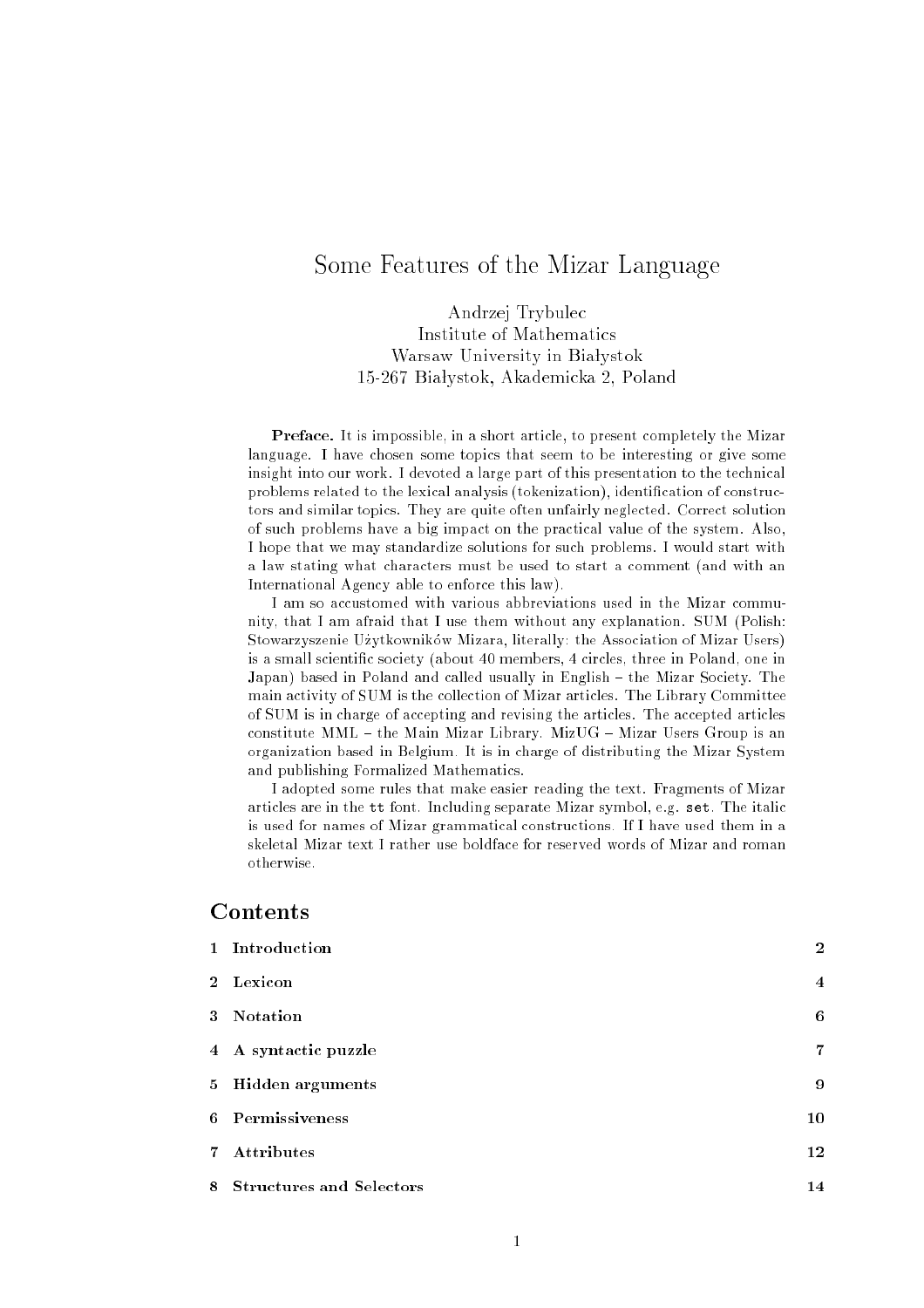#### **Introduction**  $\mathbf{1}$

A Mizar Article consists of two parts : the Environment Declaration and the Text Proper

The Environment Declaration begins with environ and consists of Directives. The Text Proper is a finite sequence of Sections, every Section begins with begin and consists of Items. The division of the Text Proper into Sections is only for editing purposes and has no impact on the correctness of the article. environ

Directive  $\mathbb{Z}$  and Directive begin Item : : : : : : begin  $Hem$ : : :

Item

The two parts of the Article are processed by two different programs: Accomodator and Verifier. Accomodator processes the *Environment Declaration* and creates the Environment consisting of a number of files in which the knowledge requested in *Directives* and imported from the Data Base is stored. Verifier has no direct communication with the Data Base and verifies the correctness of the Text Proper using only knowledge stored in the Environment.

There are two kinds of Directives: Vocabulary Directives and Library Directives.

Vocabulary Directives request symbols from vocabularies. A vocabulary is an ASCII file on which symbols are defined. The Vocabulary Directives has the form

vocabulary Vocabulary Name, ..., Vocabulary Name;

Library Directives request from the Data Base particular information. Unfortunately just now we started to change them. The directives that request the conceptual framework used in an article is written now

signature  $Article\ Name$ , ...,  $Article\ Name$ ;

in the future will be separated into two

notations  $Article\ Name$ , ...,  $Article\ Name$ ;

constructors  $Article\ Name$ , ...,  $Article\ Name$ ;

The reason is that it is allowed in Mizar to introduce synonyms (and antonyms if they are meaningful) if one does not like original notation. Therefore the constructor (predicate, functor and so on) may be represented in different ways. The constructors directive will inform the Accomodator which articles should be used to create the conceptual framework for our article, the notations directive will inform from which articles the notation should be borrowed.

The remaining directives are :

clusters Article Name, ..., Article Name;

(the meaning of this will be explained later) and

definitions  $Article\ Name$  , ...,  $Article\ Name$  ;

that request definientia, if one wants to use them in proving by definitional expansion. It is allowed in Mizar to use proofs of the form

 $A$   $c = B$ 

proof let x be Any; assume  $x \in A$ ; ...; hence  $x \in B$ ; end;

To be able to verify such proof the Verifier must know the definiens of the inclusion.

theorems  $Article\ Name$ , ...,  $Article\ Name$ ;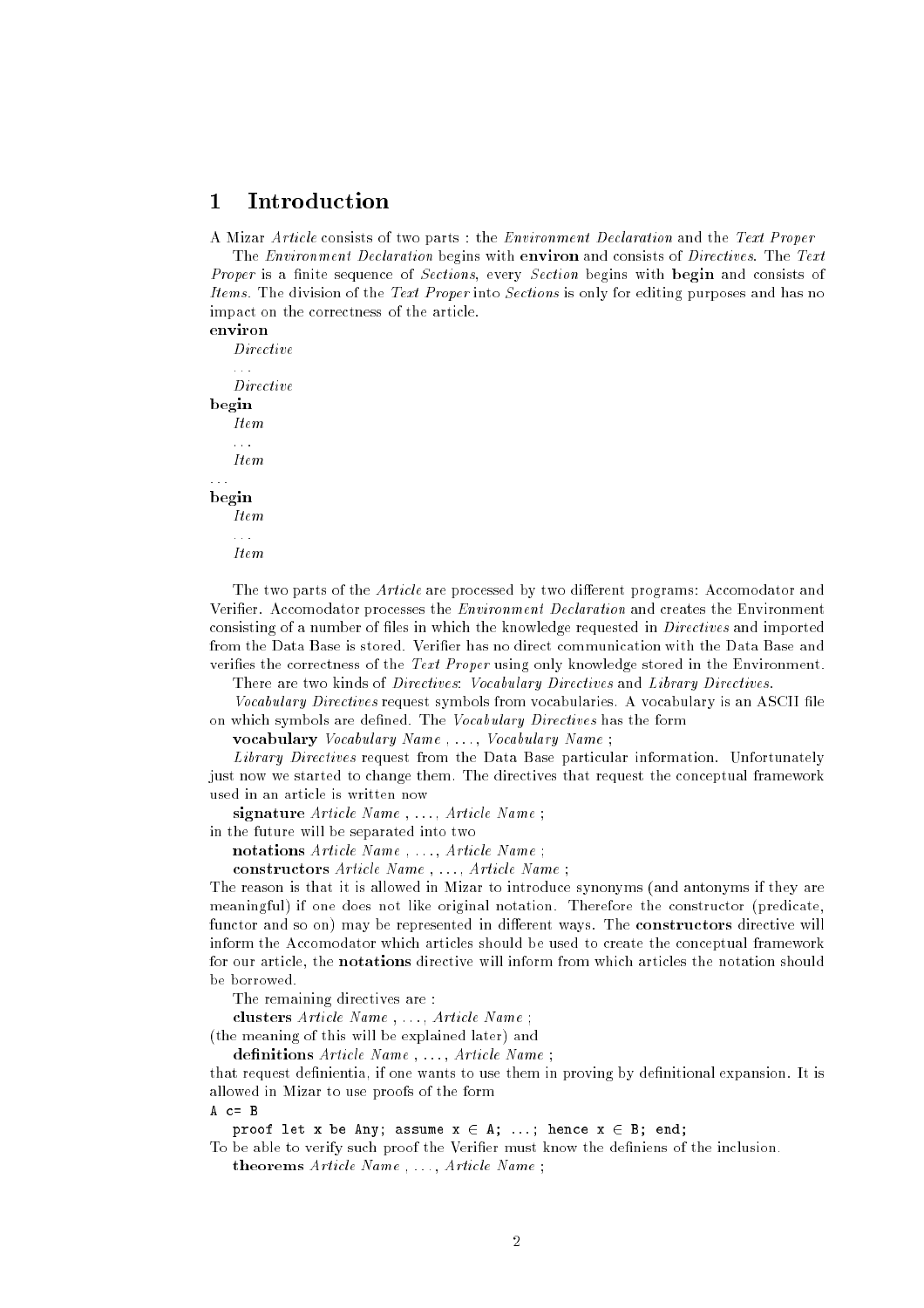It enables referring to the theorems in the listed articles. Such references are used in Straightforward Justifications, that has the form

 $\mathbf{by}$ *Reference*,  $\ldots$ , *Reference* 

Reference is either a Private Reference, a reference to a statement in the article or a Library Reference, a reference to a theorem stored in the Data Base. It has two forms: Article Name: Theorem Number or Article Name: def Definition Number. The second one refers to the so called definitional theorem, a theorem automatically created that describes the meaning of the definition. It is a source of some confusion. To get access to definitional theorems in an article one has to insert its name into the theorems directive rather than the definitions directive.

schemes  $Article Name$ , ...,  $Article Name$ ;

It is used to get access to schemes, which are theorems in which second order free variables occur. The good example is the scheme of induction [1]. To justify by this scheme a theorem of the form "for every natural number the property  $\alpha$  holds" one must first prove

### $A : \alpha(0);$

B: for k being Nat st  $\alpha(k)$  holds  $\alpha(k + 1)$ ;

and then it is possible to use the scheme :

for k being Nat holds  $\alpha(k)$  from Ind(A,B);

The next program to be considered is the Extractor. It extracts from the Article public information (private information such as justications or lemmas is ignored) and stores it in library files. Those files are used by the Accomodator to create an Environment for the next article.

Data Base consists of two parts: Public Data Base and Private Data Base. Public Data Base distributed by the Mizar Society consists of library files created using the articles submitted to Main Mizar Library (MML), Private Data Base may be created by a user (or a group of users) using Extractor on articles stored in Private Library. However, the library files when transferred to Public Data Base, are optimized. Using a big Private Library may cause some troubles and it is a good policy to submit an article to MML as soon as the author is certain of its quality (for that is usually necessary to write a couple of articles using it).

I do not want to be too detailed in the description of the Text Proper. I restrict myself to the description of only those constructions whose names are used in the sequel.

Blocks consists of Items. They have an introducing Reserved Word, different for different kinds of Blocks. Some of them end with end. the Proof has an end, the Section has not. A Definitional Block is a Block that is used to introduce definitions. Its syntax:

definition  $Definitional\ Item$   $\ldots$   $Definitional\ Item$ 

Items can be easily recognized because they always end with a semicolon. Moreover every semicolon ends an Item. In different Blocks different sets of Items are used. In a Section, Text Items are allowed, in a Definition  $-$  Definitional Items. A Definition consists of a Definitional Block juxtaposed with a semicolon. It is a Text Item, but not a Definitional Item, Definitional Blocks cannot be nested. A Structure Definition is both a Text Item and a Denitional Item. Its syntax:

## struct (Ancestors)

Structure Symbol over Loci

 $\ll$  Field Segment, ..., Field Segment  $\gg$ 

Two parts: *(Ancestors)* and **over** *Loci* are optional and may be omitted. Actually, if a Structure Definition is used as a Text Item, then over Loci must be omitted. A Field Segment is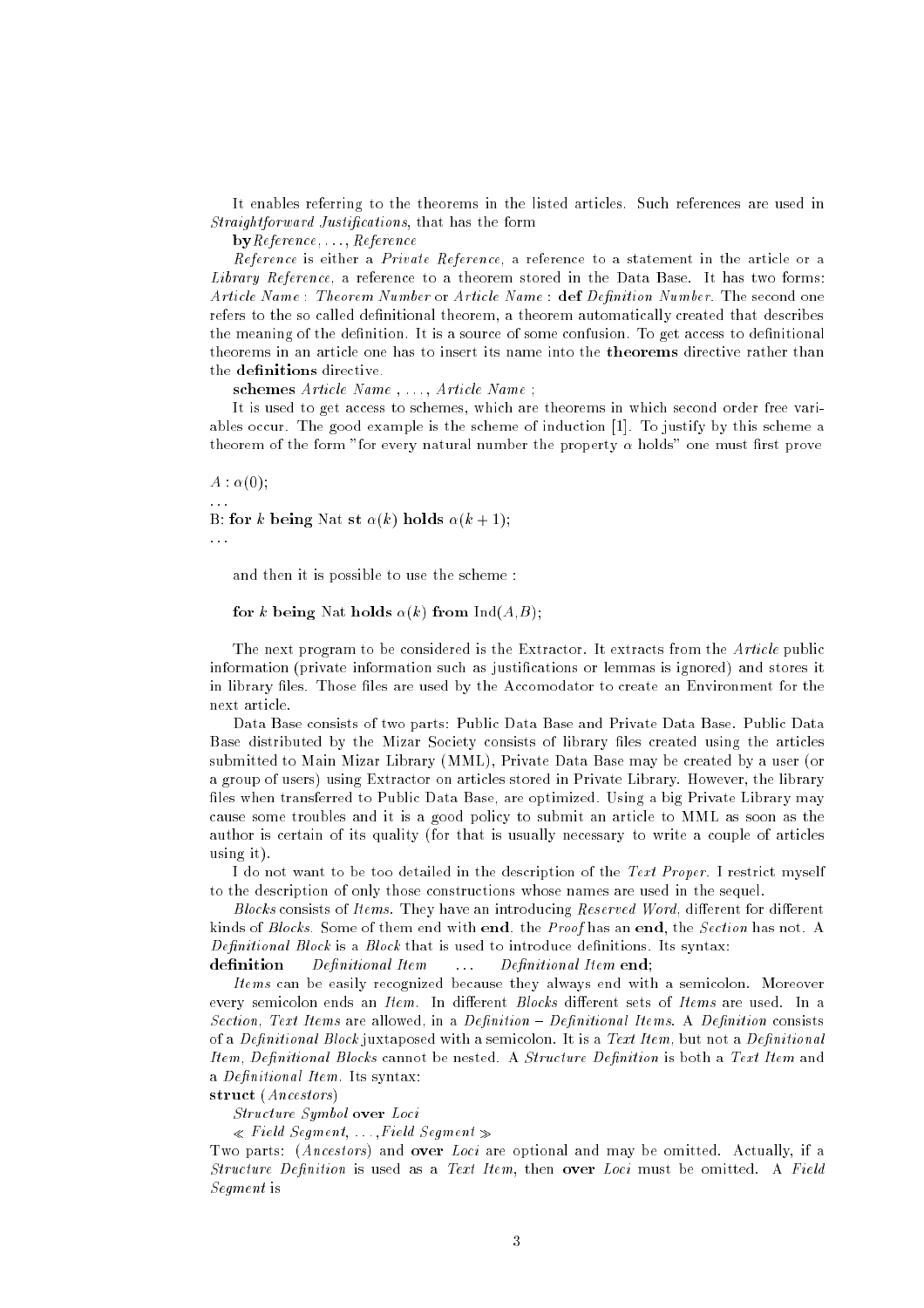$Selector Symbol, \ldots, Selector Symbol \longrightarrow Type Expression$ A selector that occurs in a structure is called its field.

#### Lexicon  $\overline{2}$

Lexicons of different articles may be different. The lexicon depends on the lexical context, i.e. vocabularies requested in the Vocabulary Directives. It consists of the following sets of tokens:

```
Reserved Words
```

```
aggregate and antonym as assume attr be begin being by canceled case
cases cluster coherence consistency compatibility consider
contradiction correctness def define definition deffunc defpred end
environ ex exactly existence for from func given hence hereby holds if
iff implies is it let means mode non not now of or otherwise over per
pred prefix proof provided qua reconsider redefine reserve scheme
selector set st struct such suppose synonym take that the then theorem
thesis thus uniqueness where
& ( ), : ; = [ ] \{ \} \{ \# \} \{ = ->
$1 $2 $3 $4 $5 $6 $7 $8
@proof
```
We distinguish *Lexems* and tokens. There are in the vocabulary synonymous tokens:

```
be being
\ll (#
        #)
\rightarrowfunc deffunc
pred defpred
```
(the last two only in some contexts) that represent the same Lexem, and homonymous tokens, that in different contexts represent different Lexems. They are

func pred set =  $\{ \}$  [ ]

with the exception of the first two, they may be used as symbols. Some tokens are reserved for future use and now are not used at all. They are

### define selector aggregate prefix

Some Lexems cannot be used in an article submitted to MML. They are

### canceled @proof

canceled is used to replace a theorem that is removed from an article in MML, to keep correct numeration of theorems, and @proof suspends the verication of the proof (this mechanism, proposed by Zbigniew Karno is used only to speed up the verication of an article).

```
Property Names
```
symmetry reflexivity irreflexivity associativity transitivity commutativity

Only first three are supported as yet. And the implementation could be better.

Symbols

As it was explained before they are given on vocabularies. Only those are included in the Lexicon of an article that are either on vocabularies which names are listed in Vocabulary Directive or on the HIDDEN vocabulary or are homonyms. Every line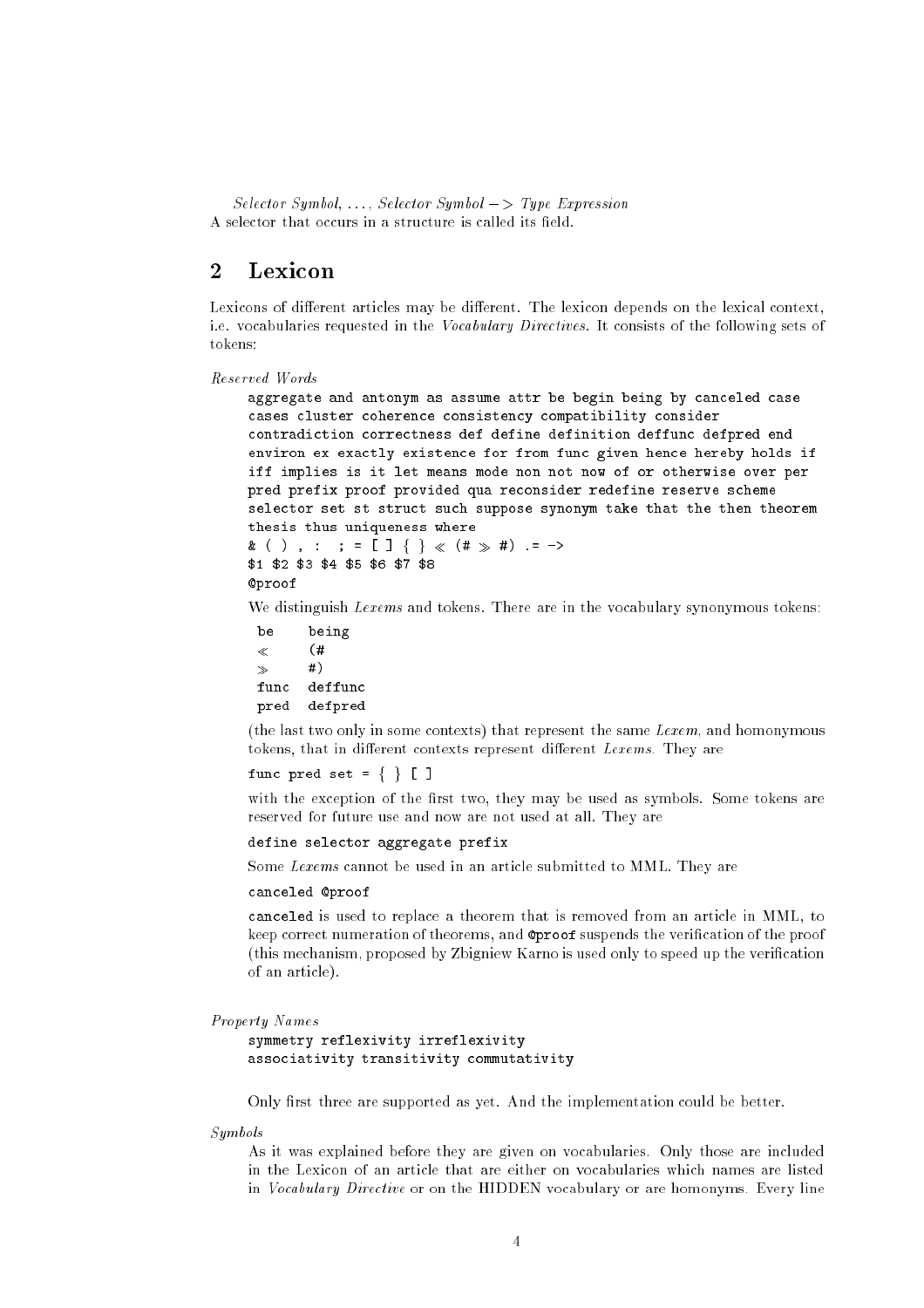in the vocabulary begins with one character qualier that determines the kind of the symbol (Predicate Symbol, Functor Symbol and so on) followed immediately by the representation of the symbol. The following qualifiers are used :

- R for Predicate Symbol
- O for Functor Symbol
- M for Mode Symbol
- $\overline{G}$ for Structure Symbol
- $\mathbf{U}$ for Selector Symbol
- V for Attribute Symbol
- K for Left Functor Bracket
- L for Right Functor Bracket

For a *Functor Symbol* an additional information is given on vocabulary: the priority that is a number between 0 and 255 ( 64 by default).

Homonymous symbols (homonyms for reserved words) are recognized by the Verier and are on no vocabulary. They are the following:

- set this is a  $Mode\; Symbol$
- this is a  $Predicate \; Symbol$  $=$
- $\{\}$ these are functor brackets
- [] these are functor brackets, too

You might be surprised by the unnecessary complexity of it. It is at least partially the result of the evolution of Mizar and the different preferences of different authors.

### Numerals

0 is a Numeral and a sequence of digits starting with a non zero digit is a Numeral

### Article Names

Only Article Names given in the theorems directive are inserted in the lexicon of an article.

### Scheme Names

They have the form of *Identifiers*. The fact that they are not private is somewhat irregular. It is necessary to do something with it in the future. Czesław Byliński supports the idea that they must be referenced by a sort of Library Reference. Only those Scheme Names are accessible that where introduced in articles which names are listed in the schemes directive

### Identiers

Any sequence of letters (Mizar distinguishes case), digits, apostrophe and underscore sign that does not belong to any previous class of symbols. Please note that the concept of the *Identifier* depends on the Environment used. The policy of the Library Committee is that symbols that look like *Identifiers* must have at least three characters. Unfortunately the *Functor Symbol* U was introduced for the union of two sets (therefore in most articles it cannot be used as an *Identifier*),  $\ddot{v}$  (introduced in the vocabulary HIDDEN) is not used at all but it is supposed to replace U in the future. Before implementing the above mentioned policy geometry folk succeeded to introduce one letter Predicate Symbols for betweenness and collinearity, we plan to press them to change those symbols.

Invisible characters ( LF CR SP) cannot be used inside tokens. However, it is not necessary to separate tokens by them. If they are not separated they create a sequence of characters that must be sliced into tokens. The rule is simple, the slicer (the procedure that does it) tries to get a longest possible token and cut it off. Then the process is repeated without backtracking. If no prefix of such segment is a legal token then a tokenization error is reported (with the message "Unknown Token") and one character is cut off.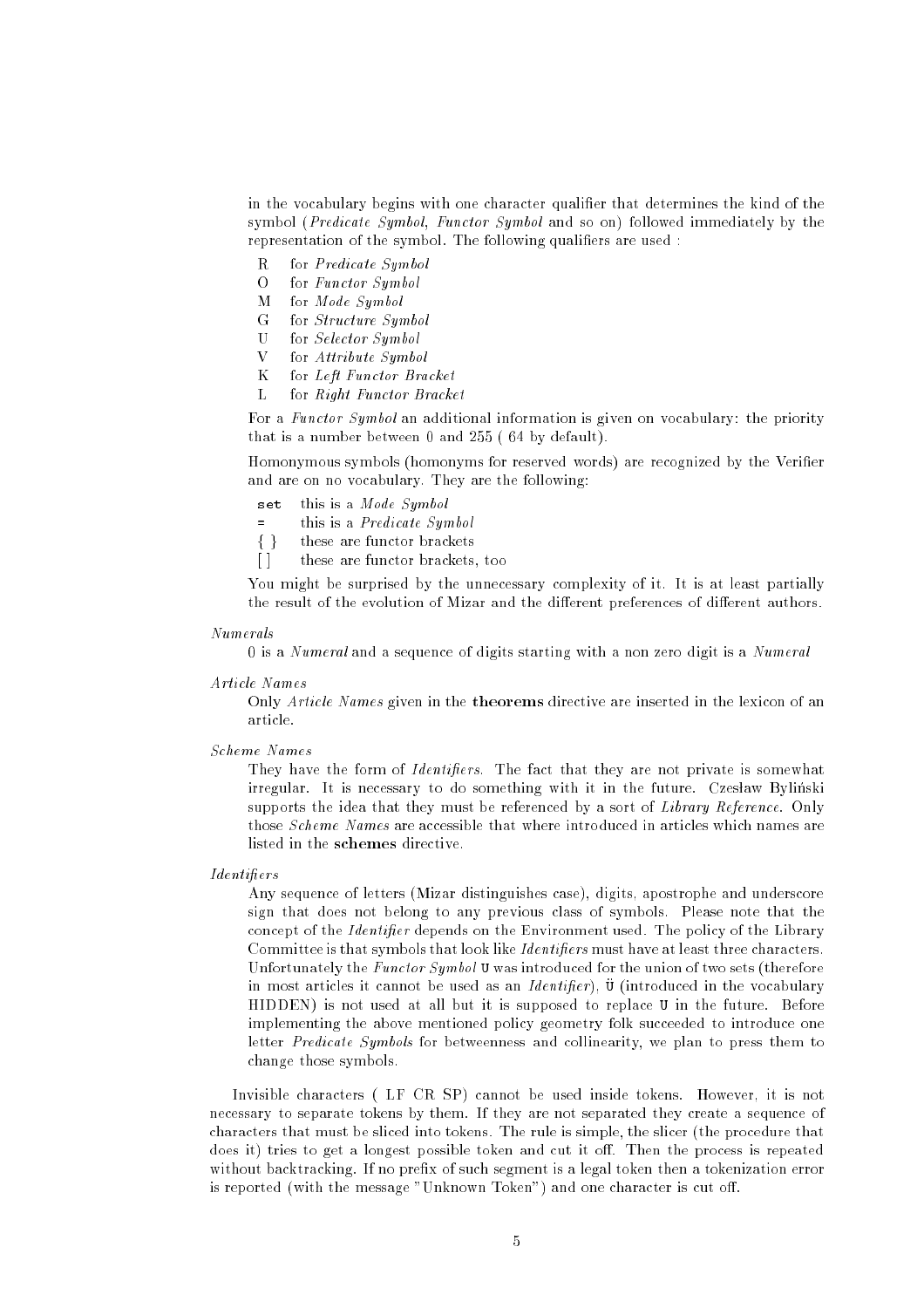Such rules of slicing cause sometimes problems. E.g. for inclusion the token c= is used. So if one wrote

 $a \cap c$  U  $c = c$ 

a syntactic error would occur, because c= would be treated as the inclusion symbol. The cure is simple. Just insert a space

 $a \cap c \cup c = c$ 

Still, even for experienced user, it is sometimes confusing.

You might wonder why I devoted so much place for seemingly trivial matters. The problems that we have with the lexicon are, I do believe, for a practical evolving system that must be convenient and flexible. They occur also on more sophisticated levels. Only on those levels it is not so easy to explain them. I wanted to use lexical level as an illustration for the problems that we have to fight with.

## 3

The format describes with how many arguments a Constructor Symbol may be used. Accomodator collects formats and Verifier appends own formats to the collection. Let us list Mizar constructors and formats that they have.

Predicates are constructors of (atomic) formulae, i.e applied to a (possibly empty) list of terms, create a term.

Predicate format

h Predicate Symbol, Left Arguments Number, Right Arguments Number <sup>i</sup>

Examples

 $x \leq y$  format  $\langle \leq, 1, 1 \rangle$ x, y are isomorphic format  $\langle$  are isomorphic, 2, 0  $\rangle$  $B \times, y, z$  format  $\langle B, 0, 3 \rangle$ 

Modes are constructors of (atomic) types, i.e applied to a (possibly empty) list of terms, create a type.

Mode formats

h Mode Symbol, Arguments Number i h Structure Symbols, Arguments Number <sup>i</sup>

Examples

```
format \langle set, 0 \rangleset
Subset of A format \langle Subset, 1 \rangleVectSpStr over A format \langle VectSpStr, 1 \rangle
```
Functors are constructors of (atomic) terms, i.e applied to a (possibly empty) list of terms, create a term. terms, create a term.

Functor formats:

- hFunctor Symbol, left arguments number, right arguments number  $\rangle$
- hLeft Functor Bracket, arguments number, Right Functor Bracket)
- h $Selector \; Symbol, 1)$

h $Structure\ Symbol, 1)$ 

h $Structure\ Symbol, arguments number \rangle$ 

The processor can distinguish two last cases because it collects separately formats for forgetful functors and for aggregating functors.

Examples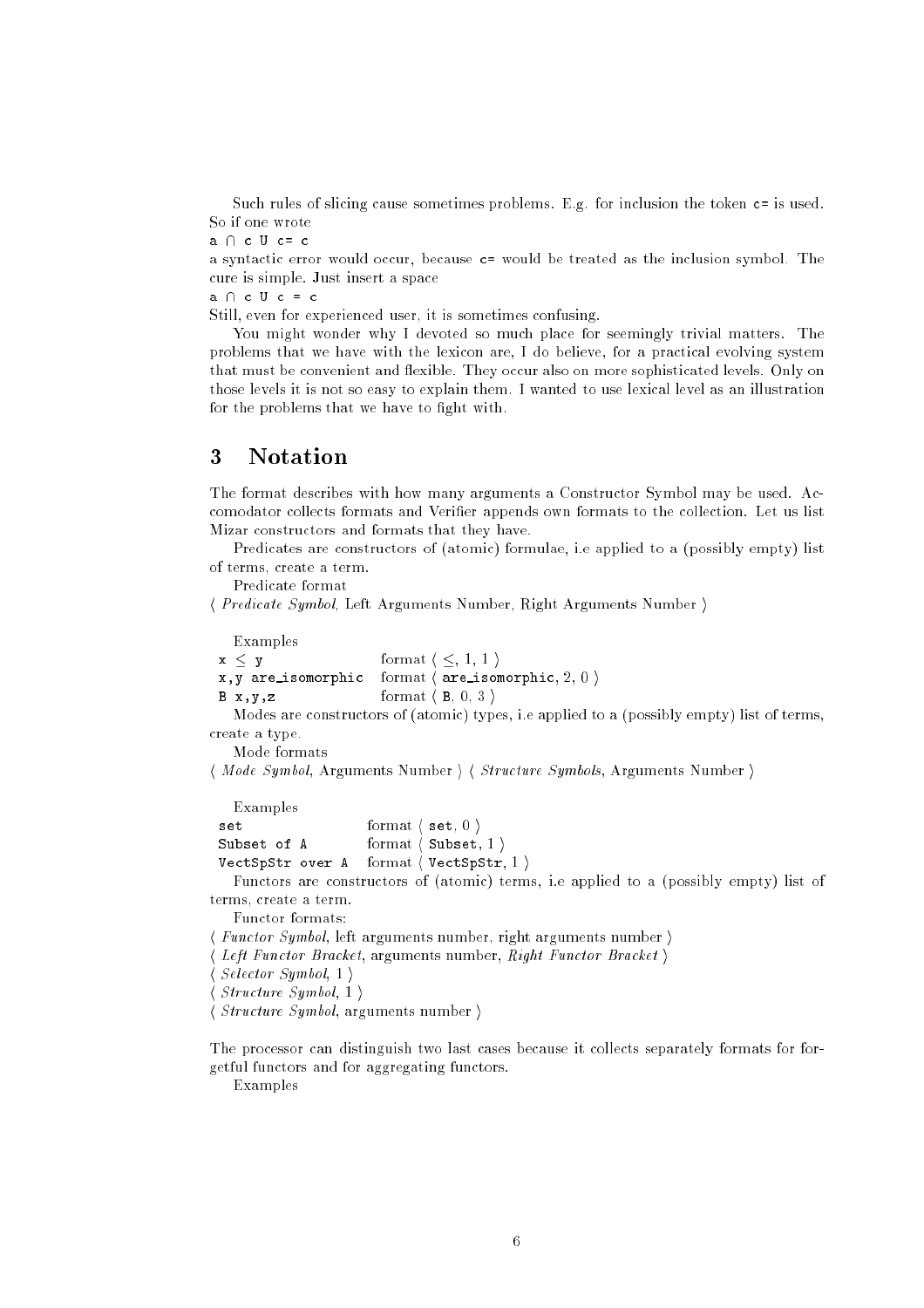| NAT                                                | format $\langle$ NAT, 0, 0 $\rangle$    |
|----------------------------------------------------|-----------------------------------------|
| $-$ v                                              | format $\langle -, 0, 1 \rangle$        |
| $x - y$                                            | format $\langle -, 1, 1 \rangle$        |
| [ : A, B : ]                                       | format $\langle$ [:, 2, :] $\rangle$    |
| the carrier of A                                   | format $\langle$ carrier, 1 $\rangle$   |
| the VectSpStr of A                                 | format $\langle$ VectSpStr, 1 $\rangle$ |
| $\verb VectSpStr  \leqslant a,b,c,d,e_{\geqslant}$ | format $\langle$ VectSpStr, 5 $\rangle$ |

The main reason for introducing formats was to enable better diagnostics of errors. If the Verifier cannot identify a constructor it means that either the format or the types of arguments are wrong. Mizar allows for overloading both of symbols and of formats. Sometimes it is difficult to find out why an error is reported. Two separate messages help.

We mean by localization a set of mechanisms that are used to make the Environment smaller. Formats are used for such mechanisms. For instance, if a symbol is not in the lexicon, formats in which it occurs are not collected, even if they are present on files listed in the **signature** directives. Czesław Byliński works on the problem of the localization. It seems that in near future it will be the main issue in the development of Mizar.

That is the real problem. With the development of the library the Environments tend to get bigger and bigger. We hope to stabilize the size of the Environments in the future. The intellectual complexity of a mathematical paper has, I do believe, an upper limit. Even when I use really advanced concepts the complexity is apparent. When I use, let us say, the homology groups, I do not use, as a rule, the definition but only some their properties. On the average an article in the MML refers to theorems in other articles approximately 300 times. More recent articles tend to use many Theorem Files, up to 30. If the size of articles is steady, it means that the number of theorem files used will be only one order greater. On the other hand there are hopes that with better localization the theorem file in the Environment will be ten times smaller. Therefore it seems that we are close to stabilize at least this file.

Because synonyms are allowed one has to distinguish patterns and constructors. Pattern is a format with the information on types of arguments. Not every pattern fits a constructor, of course. But a constructor may be represented by different patterns, and basically the same pattern may be used for the same constructor. Another mechanisms used for the localization is to eliminate from the Environment those patterns for which no Format was given. Mainly because of the lack of the symbol.

Eventually in Mizar one has to distinguish symbol, format, pattern, and constructor.

## 4 A syntactic puzzle

A typical problem for syntactic analyses is how to cope with functor symbols of different arity. Usually, we allow omitting parenthesis using the priority of symbols (the force of binding) and in the case of symbols of equal priority, grouping to the left (with APL being an exception, in which grouping to the right is used).

It is O.K. in such examples as  $- x \cdot y$ . But what should we do with  $x \cdot - y$ ? There are basically two solutions: to use priority anyway, and then you get  $(x \cdot)$  - y and probably a syntactic error (if there is no unary functor with the  $\cdot$  symbol and postfix notation) or to have special rules that enable to construe this term as  $x \cdot (-y)$ 

To better see the problem let us suppose that in an article a functor symbol  $\wedge$  was introduced with two formats: in infix notation for binary operation and as a nullary symbol for the neutral element of it (lattice theory could be a good example, even if actual notation used in [5] is different). In such notation it is easy to construe  $x \wedge y$  and  $\wedge \wedge x$ , but grouping to the left gives the wrong result in the case of  $x \wedge \wedge$  namely  $(x \wedge) \wedge$ . The term  $x \wedge \wedge \wedge y$  can be construed, at least by a human reader, as  $(x \wedge (\wedge)) \wedge y$  but  $x \wedge \wedge \wedge \wedge y$  is incorrect. The reason is quite simple, every  $\wedge$  takes an even number of terms as arguments (two or zero) and produces one, i.e. an odd number of terms. We start with an even number of terms (x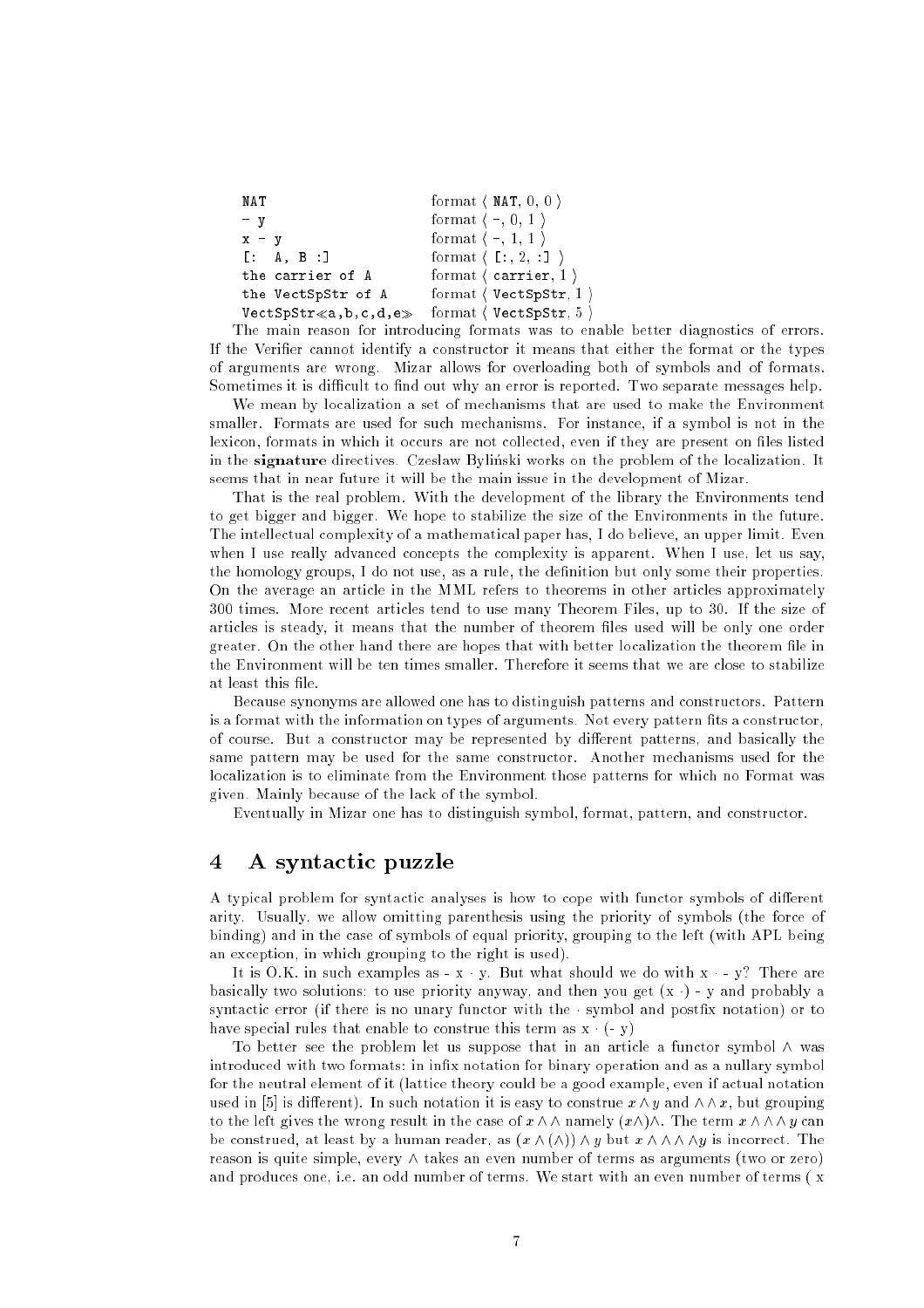and y) and want to get exactly one. But every  $\wedge$  changes the parity, therefore we need an odd number of  $\wedge$ 's.

To describe the general algorithm let consider us a long term of the form

$$
(\tau_{0,1},\ldots,\tau_{0,k_0})\otimes_1\ldots\otimes_q(\tau_{q,1},\ldots,\tau_{q,k_q})
$$

where  $\tau_{i,j}$ 's are terms, and  $\otimes_i$  - functor symbols, or better

$$
\lambda_0\otimes_1\lambda_1\ldots\otimes_q\lambda_q
$$

where  $\lambda_i$  is the *i*-th list of arguments. For the *i*-th functor symbol we have to consider the following formats

$$
(\otimes_i, k_{i-1}, k_i)
$$
  
\n
$$
(\otimes_i, k_{i-1}, 1)
$$
  
\n
$$
(\otimes_i, 1, k_i)
$$
  
\n
$$
(\otimes_i, 1, 1)
$$

for  $1 < i < q$ . For the first and the last functor symbol we get of course at most two formats. it depends whether in the property in the arguments of  $\alpha$  is or  $\alpha$  in the present of  $\alpha$ it graphically we have to choose arrows oriented to the right or to the left, pointing to the owner of the arguments. It looks like this

$$
\begin{array}{ccccccccc}\n\lambda_0 & \otimes_1 & \lambda_1 & \dots & \otimes_q & \lambda_q \\
\rightarrow & & \leftarrow & & & \leftarrow & & & \n\end{array}
$$

the choice of the orientation of arrows must be such that the corresponding format, i.e

$$
\langle \otimes i, k_{i-1}, k_i \rangle \quad \text{for} \quad \lambda_{i-1} \quad \otimes_1 \quad \lambda_i
$$
  
\n
$$
\langle \otimes i, k_{i-1}, 1 \rangle \quad \text{for} \quad \lambda_{i-1} \quad \otimes_1 \quad \lambda_i
$$
  
\n
$$
\langle \otimes i, 1, k_i \rangle \quad \text{for} \quad \lambda_{i-1} \quad \otimes_1 \quad \lambda_i
$$
  
\n
$$
\langle \otimes i, 1, k_i \rangle \quad \text{for} \quad \lambda_{i-1} \quad \otimes_1 \quad \lambda_i
$$
  
\n
$$
\langle \otimes i, 1, 1 \rangle \quad \text{for} \quad \lambda_{i-1} \quad \otimes_1 \quad \lambda_i
$$

must be allowed.

We start with an orientation of arrows and check if the consecutive formats are allowed. If the format for <sup>i</sup> is not, then we backtrack, changing the orientation of right arrows for  $\cup$   $_{i}$  ;  $\cup$   $_{i-1}$  ;  $\cdots$  and  $\cdots$  check with the formation of  $\cdots$  and  $\cdots$  or  $\cdots$  . Then  $\cdots$ arguments and new orientation of the list of right arguments is allowed. If so, we try to go forward again. If not we get a syntactic error. What is important is that we must remember the list of arguments which orientation has been changed. Backtracking next time, we do it only to this place. It is meaningless to change the orientation twice. Therefore the algorithm notwithstanding with backtracking is linear. If the backtracking does not result in a new allowed format we get a syntactic error. Unfortunately it is impossible to fix the place of the error. Probably it is somewhere between the last change of the orientation of the list of arguments (if any, if none, then the second list of arguments) and the Functor Symbol for which we get not allowed format that caused the last backtracking. Accordingly two errors are reported: one placed at the *Functor Symbol* for which the previous backtracking changed the orientation of the right list of arguments, the second one placed at the symbol that caused the last backtracking.

Let us look how it works in the case of two  $\wedge$ 's.

$$
\begin{array}{cccccccccccc}\nx & \wedge & \wedge & \wedge & \wedge & \wedge & \wedge & y \\
\hline\n\end{array}
$$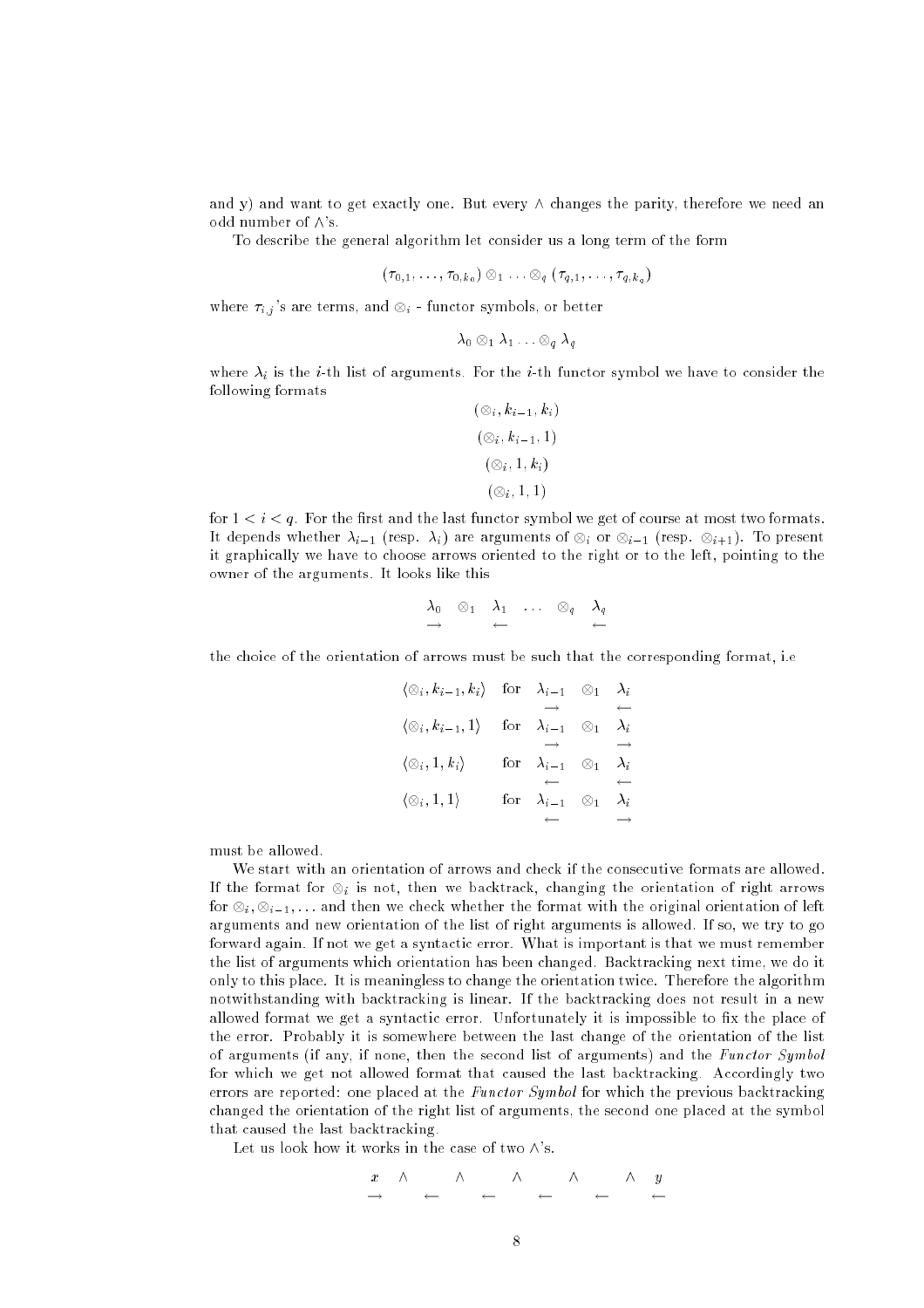Because of the grouping to the left, all arrows but the first one are oriented to the right. The format  $(\wedge, 1, 0)$  is not allowed therefore the orientation of the second arrow must be changed :

|  | $x \wedge \wedge \wedge \wedge \wedge \wedge \wedge y$ |  |  |  |  |
|--|--------------------------------------------------------|--|--|--|--|
|  |                                                        |  |  |  |  |

similarly the orientation of the fourth arrow must be changed also

 $\begin{array}{ccccccc}\nx & \wedge & & \wedge & & \wedge & & \wedge & & \wedge & & \wedge & y \\
\hline\n\end{array}$ 

and that is all. In this case backtracking is rather short. Given the proper orientation of arrows we may insert some parenthesis

$$
x \wedge (\wedge) \wedge (\wedge) \wedge y
$$

and using grouping to the left to insert the remaining parenthesis

$$
((x \wedge (\wedge)) \wedge (\wedge)) \wedge y
$$

In the case of an even number of  $\wedge$ 's

$$
\begin{array}{cccccccc}\nx & \wedge & \wedge & \wedge & \wedge & \wedge & y \\
\end{array}
$$

and changing the second and the fourth orientation

x ^ ^ ^ ^ y

we get for the last  $\wedge$  format  $(\wedge, 0, 1)$  which is not allowed. We cannot change neither the orientation of the last list (the last list is always oriented to the right) nor the previous one (because it is already reversed), i.e. we get an error.

If there exists an orientation which results in allowed formats, that there are many which one is chosen depends of the original orientation. One must start with such in which arrows are oriented from the symbols of lower priority to the symbols of higher priority, and to the left if priorities are equal. Let us describe an orientation by a sequence of symbols O if the orientation is original (according to priorities) and R if it is reversed. Then the orientation chosen is this one which the description is earliest in lexicographical order. In the next step (the orientation allows only for inserting  $q-1$  parenthesis) the priority is used again. But now we deal only with the list of arguments of the length 1.

It works quite smoothly. What seems to be surprising for me is that for comparatively trivial problems it was necessary to find a not so trivial solution.

## 5 Hidden arguments

I was told that hidden arguments are used in LEGO, so it is not a new concept, at least for the LEGO community. You might be interested how we cope with them in Mizar. Let us look at the definition of the composition of morphisms in a category. Slightly simplified. Such definition fits only categories with non-empty Hom-sets, e.g. with a zero object.

```
f \colon I \to I - and a set and a morphism of a morphism of a set \mathcal{A}definition let C be Category; let a,b,c be Object of C;
      let f be Morphism of a,b;
      let g be Morphism of b,c;
       : : : ;
      \cdot : \cdot :
     end;
```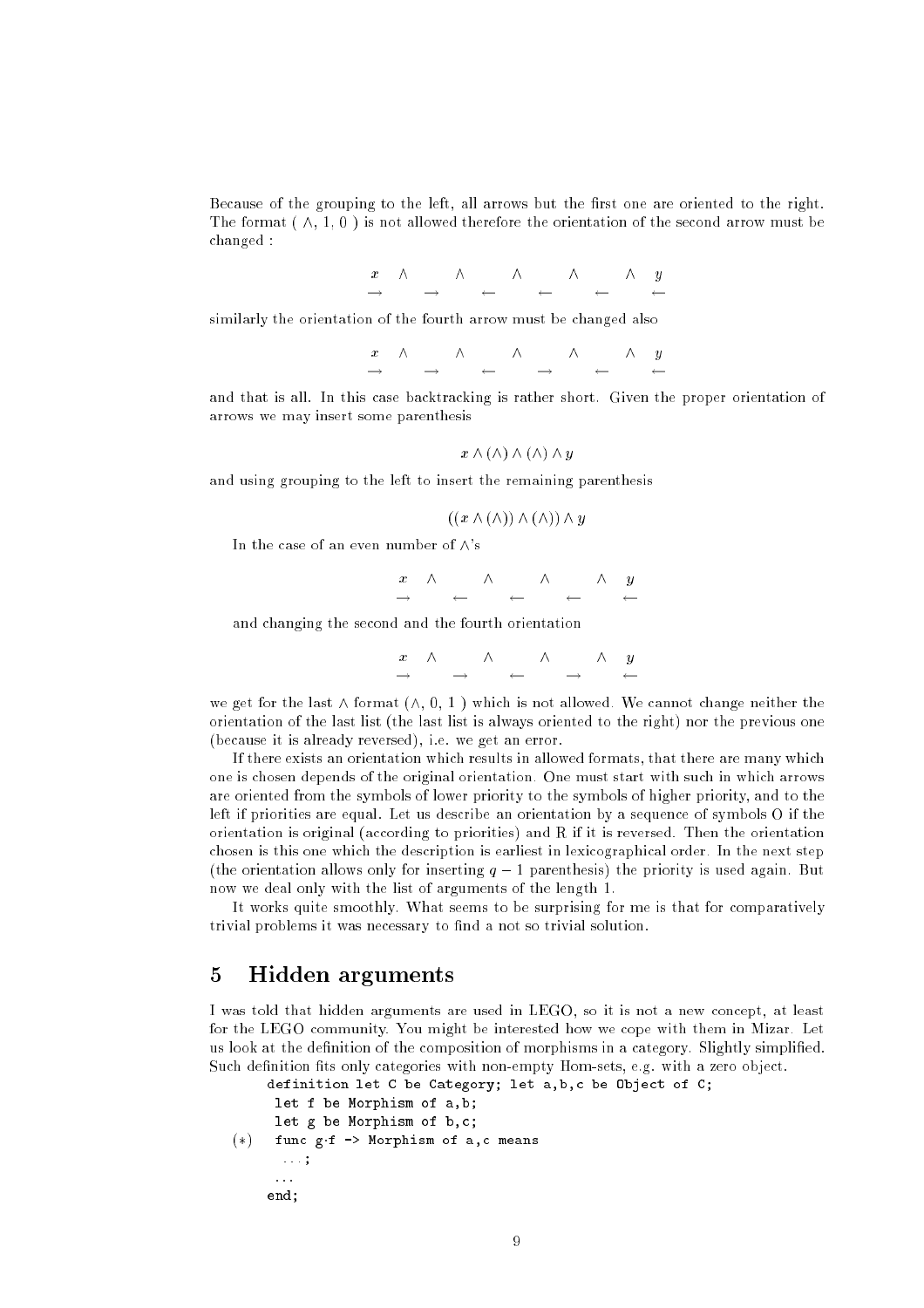I have omitted the definiens and the proof of the correctness.

The variables  $C, a, b, c, f, g$  in the limits of the *Definitional Block* are treated as local constants (fixed variables). Beyond the limits of the  $Definitional Block$  that are changed to the special kind of variables representing empty holes in that actual arguments may be substituted (You may wonder why I do not say free variables simply. Well, they are not. Not exactly). We call then loci.

The pattern matching is used to reconstruct the hidden arguments. To be sure that it is possible. Mizar checks the accessibility of hidden loci. The definition is quite obvious 1. the visible loci are accessible

2. the locus that occurs in the type of an accessible locus is accessible

Of course the accessible loci constitute the smallest set of loci that enjoys these two conditions.

According to the definition the composition of morphisms has 6 arguments. Two of them are visible and given in the pattern  $g.f.$  four are hidden. The locus a is accessible because occurs in the type Morphism of a,b of an accessible locus f, C is accessible because occurs in the type Object of C of an accessible locus a and so on.

#### **Permissiveness** 6

```
Let us look at the actual definition of the composition of the morphisms ([2]).
definition let C,a,b,c,f,g;
assume A: Hom(a,b) <> \emptyset & Hom(b,c) <> \emptyset;
func g f \rightarrow Morphism of a,c means
:COMP: it = g f;
existence
proof g \cdot f \in Hom(a,c) by CAT29, A; then gf is Morphism of a,c by CAT12;
hence thesis;
end;
uniqueness;
end;
```
The types of loci are not given explicitly. This is so because Mizar allows for the reservation of Identifiers for variables of a given type. If the type is not given explicitly, then the type for which the *Identifier* has been reserved is used. Perhaps after proper substitutions. It does not matter for the problem in question and the reservation in CAT<sub>-1</sub> is such that gives the same result as in the definition  $(*)$ 

The definition looks like "idem per idem" error. The composition  $g \cdot f$  is defined as equal to  $g.f$  ! In fact, the composition used on the right side of the equality is a different composition defined earlier:

```
definition let C,f,g;
assume [g, f] \in \text{dom}(\text{the Comp of C});func gf -> Morphism of C means
:: CAT 1:def 4
it = ( the Comp of C ). [g,f];
end:
```
end; and the contract of the contract of the contract of the contract of the contract of the contract of the contract of the contract of the contract of the contract of the contract of the contract of the contract of the c

I have copied it from the abstract of CAT 1. So the justication of correctness is omitted. Still, it is not very interesting. It means that  $g \cdot f$  is the result of the application of the composition in the Category C to the ordered pair  $[g, f]$ . But, the default types of f and g are different, the same as the type of the result - Morphism of C and even the type of C is different. It is  $C^{i}$  CatStr, something that is more general than the  $C^{i}$  Category (for instance the composition is not necessarily associative). In CatStr Hom-sets are not necessarily disjoint and even if  $f \in \text{Hom}(a, b)$  and  $g \in \text{Hom}(b, c)$ , it is not necessary for gf to belong to  $\text{Hom}(a, c)$ .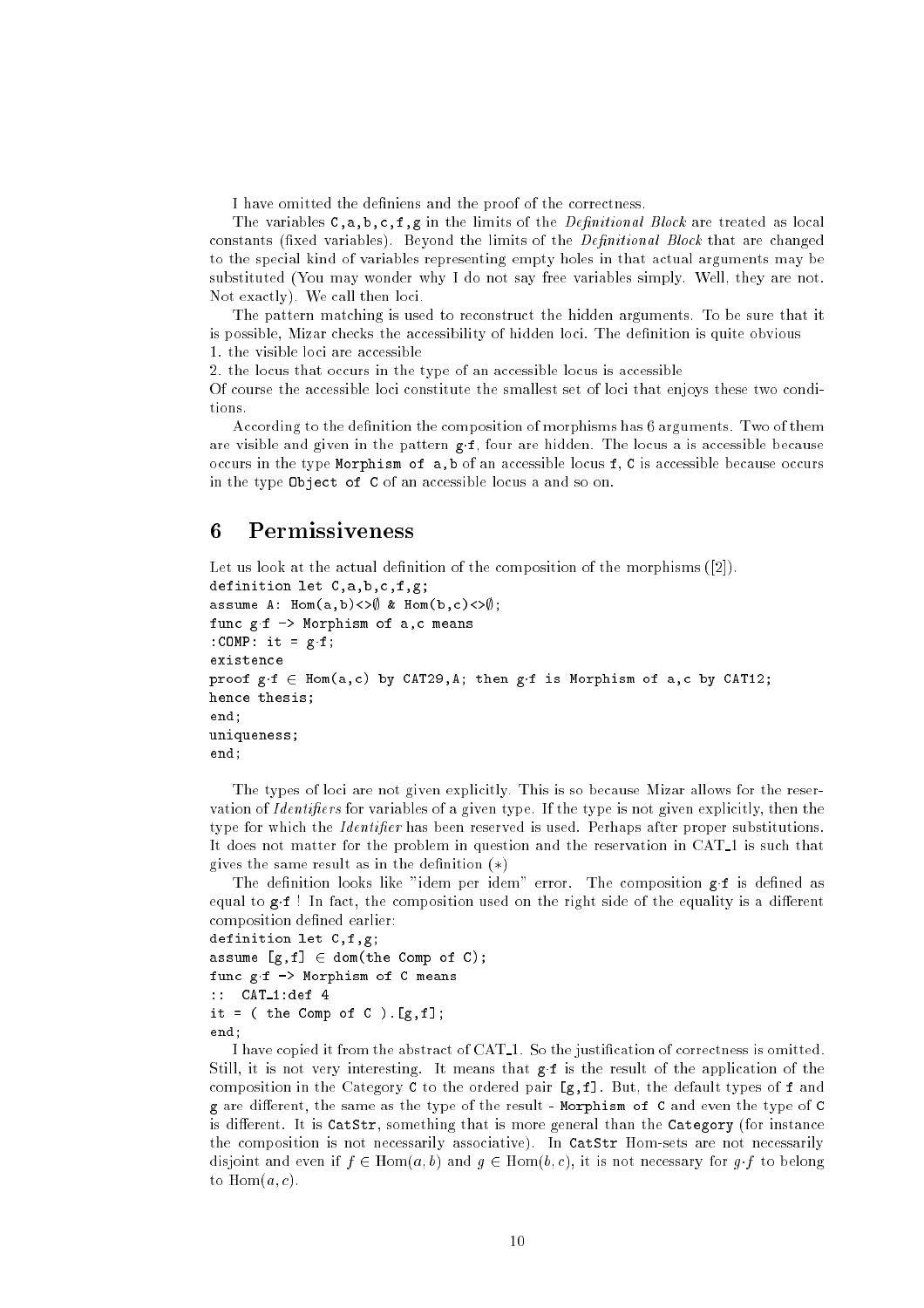We get two kinds of overloading here. One in the case of the mode with Mode Symbol Morphism: "Morphism of ..." and "Morphism of ..., ...", with different formats. And the second, more dangerous, for the composition. Actually, I think now, that it is a misuse of overloading. It is not a criticism of Czesław Byliński (the author of CAT<sub>1</sub>). I did the similar thing in NATTRA<sub>-1</sub>. Even worse. We just learned in the meantime that it causes too much troubles.

To wit, you may observe that in both definition there are assumptions. In the first one that the morphisms are composable, in the second one that the Hom-sets are non empty. (In the sequel by first I mean the definition of the composition that is really earlier, in CAT<sub>1</sub>, and that is cited here as second).

In the first definition we get the composition that is defined for all morphisms of a category structure  $C$ . Even if they are not composable. The assumption means that if they are composable, the result must be according to the definition, the application of the composition of  $C$  to them. If they are not, the result is a morphism of  $C$ . You know that it is a morphism, you do not know which one. It does not mean that it is a special undefined morphism.

It does not mean that the composition is a partial function. It is total, considered as a function from the Cartesian square of the morphisms of  $C$  to the morphisms of  $C$ .

If we look at the semantics of a Mizar article, in this case the CAT 1 article, it means that in the model every such function is allowed, if in the case of composable morphisms it is equal to the result of the composition.

Let C be be the set of all objects that have the type CatStr and let  $C_0$  be the set of all categories (to describe semantics we need of course stronger set theory in which a model of Tarski Grothendieck set theory exists, and "the set of all categories" means "the set of all categories in this model", similarly the other semantic concepts must be relative to the model chosen).

Let  $M_C$ , where  $C \in \mathcal{C}_0$ , be the set of all morphisms of C and  $O_C$  be the set of all objects of C. morph $(C, a, b)$  defined for  $C \in \mathcal{C}$ ,  $a, b \in O_C$  is the set of all object that have type Morphism of a,b and  $Hom(a, b)$  has the usual meaning. Where is the difference? If  $Hom(a, b)$  is non-empty, then morph $(C, a, b) = Hom(a, b)$ . But the definition of Morphism of a,b is permissive, too. It is in [2]

```
definition let C,a,b;
assume Hom(a, b) <>\emptyset;
mode Morphism of a,b -> Morphism of C means
:: CAT 1:def 7
it \in Hom(a,b);
end;
```
When Hom(a, b) =  $\emptyset$ , the morph(C, a, b) is an arbitrary non empty subset of  $M_C$ . Then the first composition is a family  $\{\text{comp}_C\}_{C \in \mathcal{C}}$ , such that

$$
\mathrm{comp}_C: M_C \to M_C.
$$

The second composition is a family  $\{Comp_{C,x,y,z}\}_{C \in \mathcal{C}_0, x,y,z \in Ob_C}$  such that

 $C\subset\mathbf{C}\subset\mathbf{C}$ ;  $x,y,z$  . morphone  $\mathbf{C}\subset\mathbf{C}\subset\mathbf{C}$  ,  $\mathbf{C}\subset\mathbf{C}\subset\mathbf{C}$  ,  $\mathbf{C}\subset\mathbf{C}\subset\mathbf{C}$ 

One can see that they are quite different. However, when they are meaningful, they have the same meaning.

We started with a complicated example. Let us see how the divisibility of real numbers is define. (The actual definition in  $[3]$  is a bit different).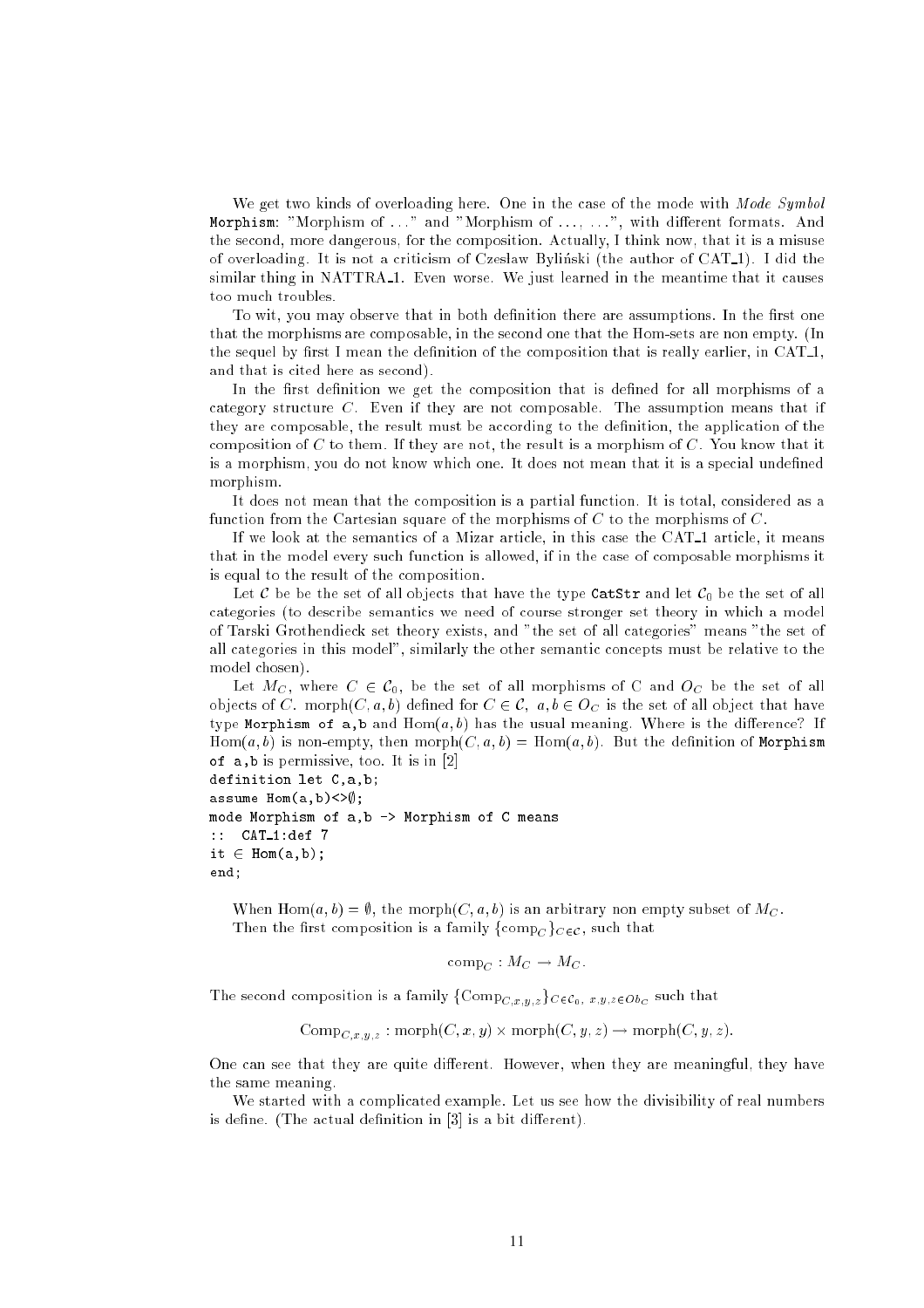```
definition let x,y be Real;
assume Z: y \Leftrightarrow 0;func x/y \rightarrow Real means
:DIV: it y = x;
correctness by Z;
end;
```
I do not want to bother you with the proof of correctness, I hope you agree that using the assumption  $Z$  one can prove it. The definition allows the use of the term  $x/y$  even if one does not know if y <> 0. However, the theorem placed at the label DIV says that for  $x, y$  being Real st  $y \leq 0$ 

```
for z being Real holds z = x/y iff z \cdot y = x;
```
Therefore one has freedom to use such terms as  $0/0$  or  $x/0$  and even to reason using them. It is true for instance that

```
x = y implies x/0 = y/0.
```
But sooner or later one wants to prove something substantial, then must refer to DIV and before that must prove that the denominator does not equal 0.

The types in Mizar must have non empty denotation. Therefore to define the mode "Element of ..." we use a permissive definition. It is built-in, so I cannot cite it. It could look like that

```
definition
let X be set;
assume X is non-empty;
mode Element of X means
: EL: x \in X;
existence by AXIOMS:4;
end;
```
There exists such somewhat mysterious being that has the type Element of  $\emptyset$  But even if x is Element of  $\emptyset$  one cannot infer that  $x \in \emptyset$ . Just opposite, one can prove that element of  $\emptyset$  does not belong to  $\emptyset$ , mostly because nothing belongs to  $\emptyset$ . We met a similar situation before, in the case of Morphism of a,b when  $Hom(a, b) = \emptyset$ .

The theorem placed at the label EL that must be used if one wants to prove something substantial claims that

for X being set st X is non-empty for e being set holds e is Element of X iff  $e \in X$ ;

Of course the permissiveness can be misused. To see an extremal example let us look at the definition

```
definition
assume A: contradiction;
func kkk \rightarrow Nat means not contradiction;
existence by A;
uniqueness by A;
end:end;
```
Notwithstanding with the form of the correctness conditions the justication of them is correct. They are consequences of the contradiction, of course. We just introduced notation for an arbitrary but fixed natural number. This is correct. But it hardly may be accepted in an article submitted to the MML.

# $\overline{7}$

The hierarchy of types is tree like. For every mode, with the exception of the mode set, the mother type is given in the definition. This causes some unpleasant consequences.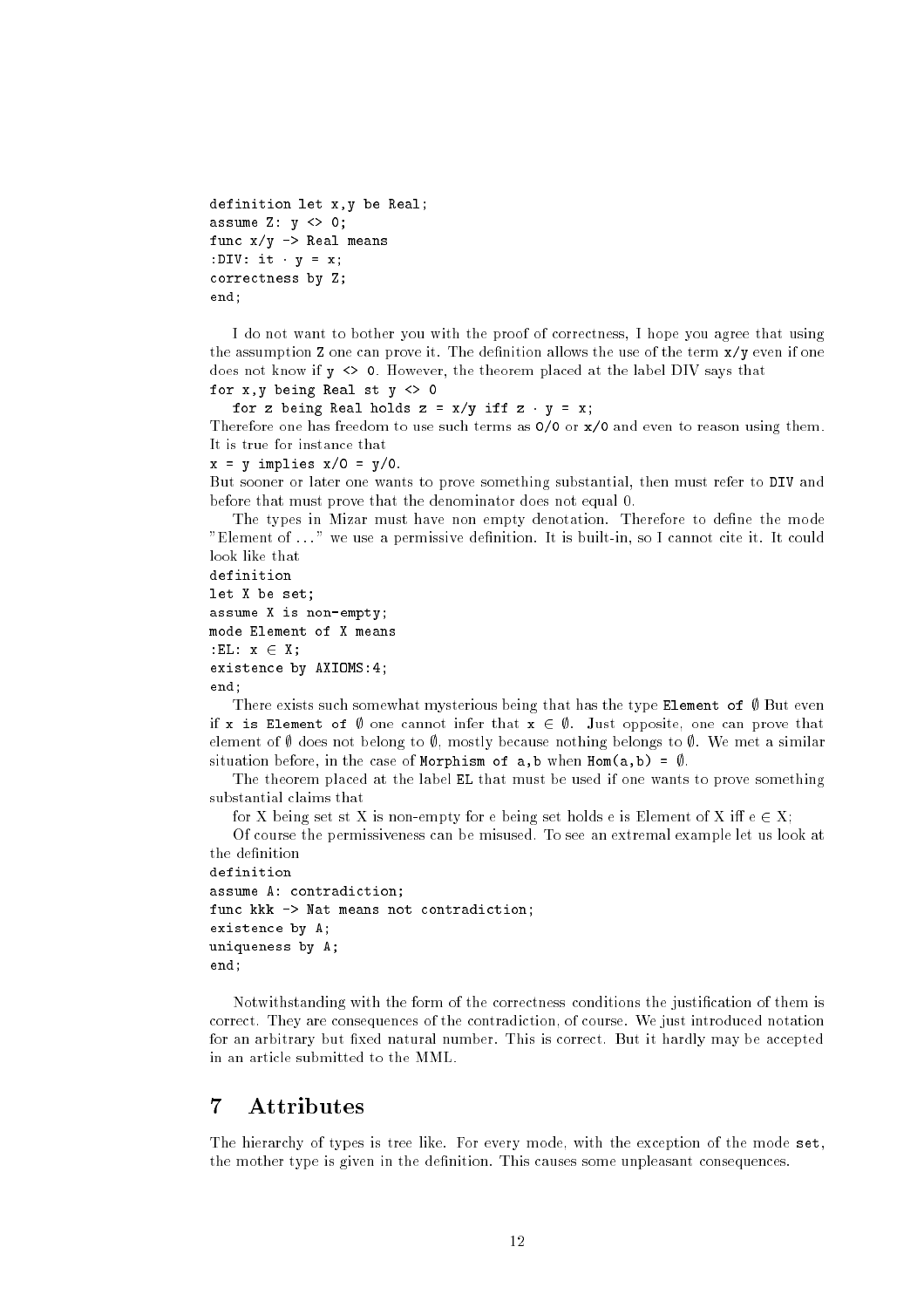Let A be an *Identifier* reserved for **TopSpace** (topological space). If we want to define mode Open-Closed-Subset of A we must decide what will be the mother type of it. If both Open-Subset of A and Closed-Subset of A have been already defined, we would like to be able to widen Open-Closed-Subset of A to both. But it is impossible in Mizar. One possible solution to the problem is to allow the modication of a type with something that resembles adjectives. We would like to write

open closed Subset of A

and widen the type by omitting open or closed or both.

The corresponding syntactic object is called in Mizar an attribute. The attribute empty with an antonym non-empty is built-in. One may use it in two contexts. Either as an adjective before a Type Expression, e.g.

non-empty set

or as a part of predicate, e.g

### A is non-empty.

Attributes may be negated, non is used as the word for it. Hence the attribute empty has two values empty and non empty. Please observe the difference between non-empty (one  $Lexem$ ) and non empty (two  $Lexems$ ). The difference is the same as the difference between non finite and infinite. The meaning is the same, anyway. These two possible uses resulted in two different styles of the definition of an attribute: either

```
definition
```

```
mode empty \rightarrow set means not ex x st x \in it;
existence
@proof
end;
synonym really-empty;
end;
\alphar
definition let X be set;
pred X is empty means not ex x st x \in X;
synonym X is empty;
end.
end;
```
If we choose the first way, that synonym is an attribute, if the second the synonym is a predicate.

All types in Mizar must have non empty denotation, therefore we must prohibit such types as

### empty non-empty set

Because the cluster of attributes before the Type Expression is represented as a Boolean valued function, so empty non-empty set is a grammatical error. But what we should do with

### empty infinite set ?

The solution is to prove for every cluster that at least one object of this type exists. In is (formally) a definition: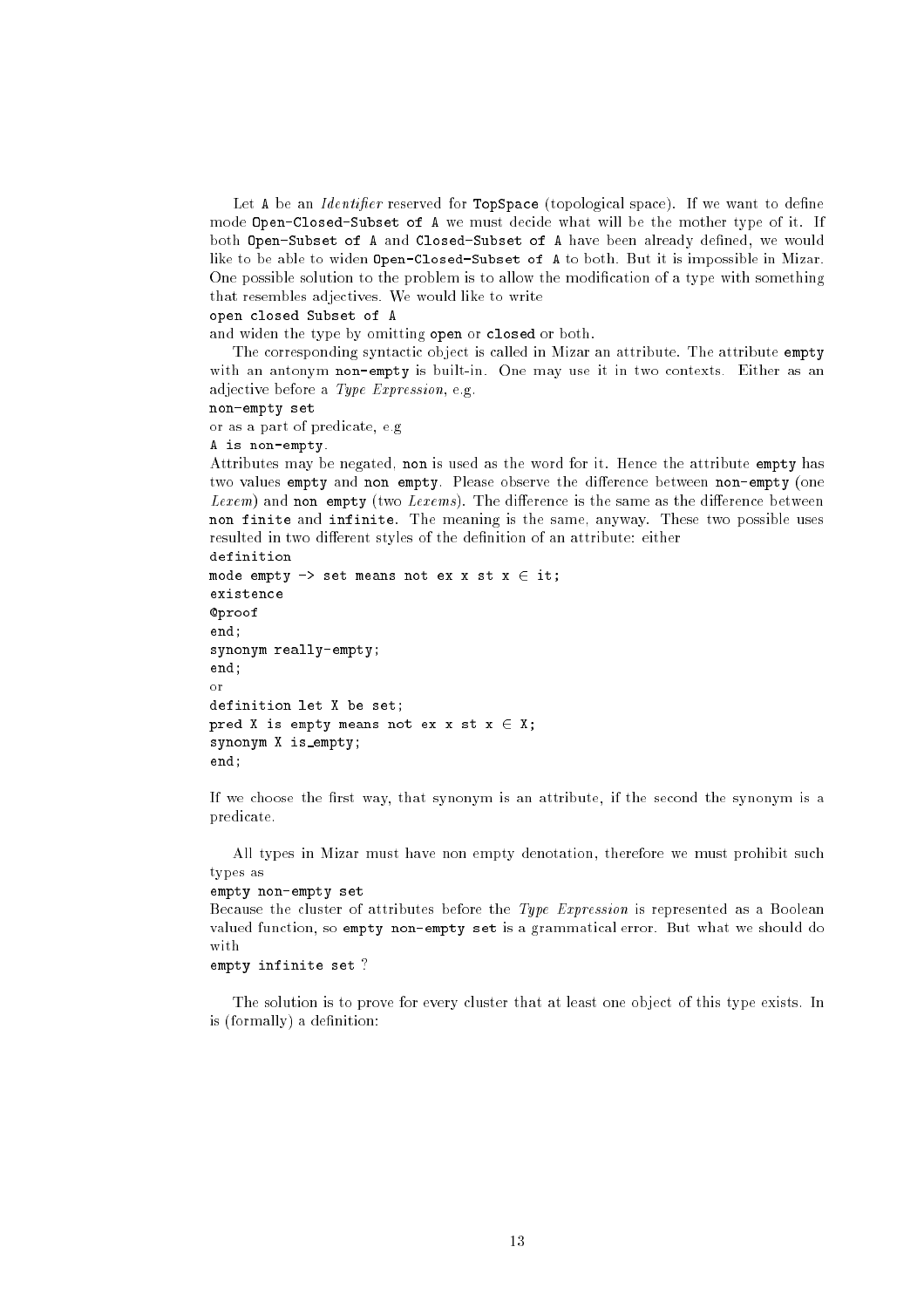```
definition
cluster empty infinite set;
existence
proof
:: Want to use it, try to find it !
thus ex X being set st X is empty infinite;
:: Double colon in used in Mizar to start a comment.
end;
end;
We call such a cluster an Existential Cluster. The second kind of clusters is Conditional
Cluster that says that an object has some attributes (given in the Consequent of the cluster),
if it has some other (given in the Antecedent of the cluster). E.g.
definition
cluster empty -> finite set;
coherence @proof end;
end;
   The antecedent may be empty:
definition let X be empty set;
cluster -> empty Subset of X;
end;
it says that a subset of an empty set id empty. The empty set is denoted by \emptyset, and it is
empty. I.e.
\sim is extended to the set of the set of the set of the set of the set of the set of the set of the set of the set of the set of the set of the set of the set of the set of the set of the set of the set of the set of the
is obvious. An empty set is equal to the empty set, but
X is empty implies X = \emptysetis (still) not obvious (Mizar Version 3.39). We hope to built-in it in the nearest future.
    To dispense with the necessity of proving the existence of the cluster immediately the
third sort of attribute definition was introduced:
definition
attr empty \rightarrow set means not ex x st x \in it;
synonym really-empty;
end;
```
Then the **existence** condition is omitted.

#### 8 Structures and Selectors 8

By a structure we mean an object that has a structure type. By a structure type we mean a type constructed by application of a structure mode to a (usually empty) list of terms. By a structure mode we mean a mode introduced in a *Structure Definition*.

```
When we introduce a structure it means that we introduce a number of constructors.
Let us look at the example ( [4])
```

```
definition let F be 1-sorted;
struct(GroupStr) VectSpStr over F \llcarrier -> non-empty set,
add -> (BinOp of the carrier),
compl -> (UnOp of the carrier),
Zero -> Element of the carrier ,
lmult-> Function of [:the carrier of F,the carrier:], the carrier \gg ;
end;
```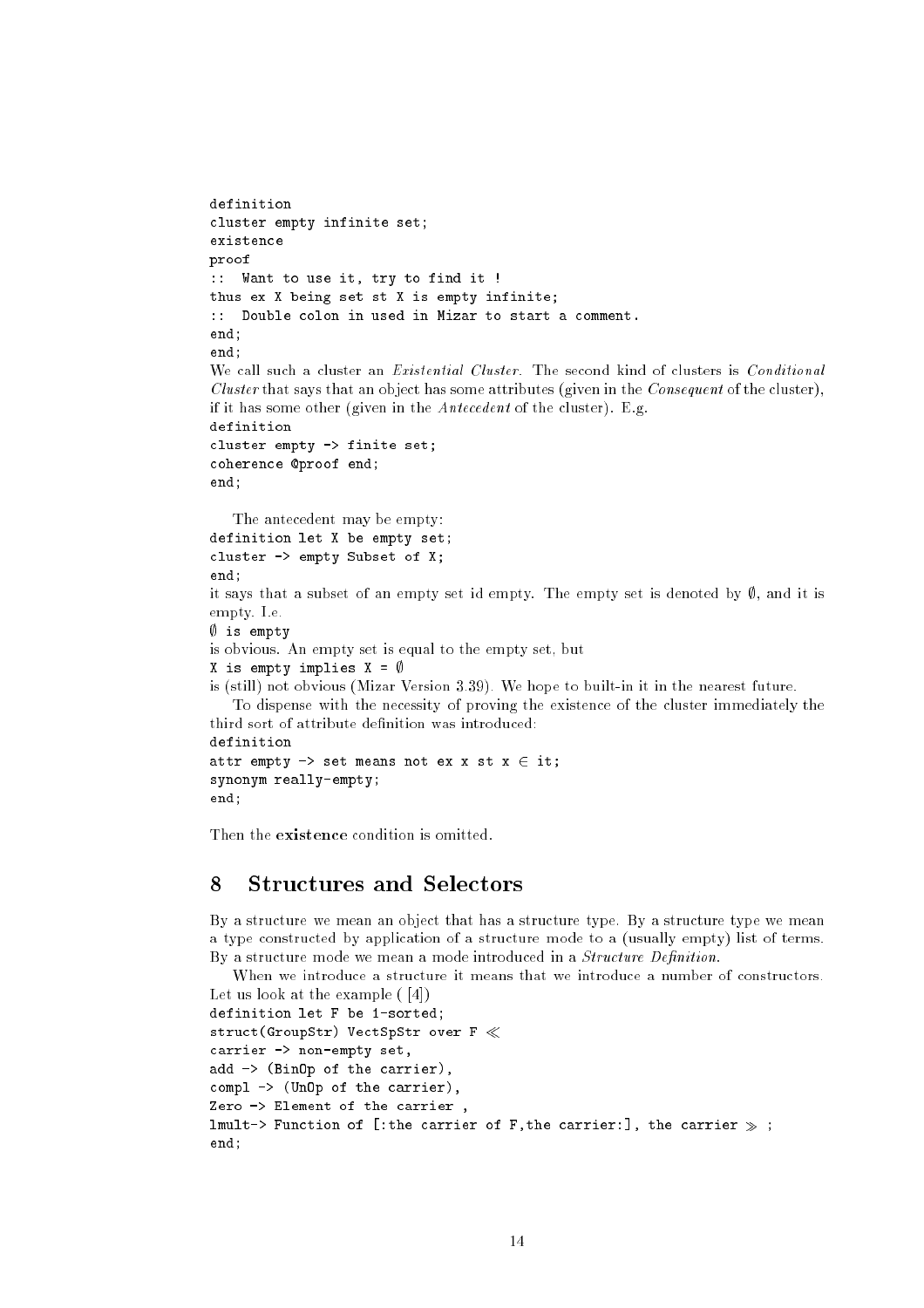The following constructors are introduced :

1. A structure mode

VectSpStr over F.

For F any object, which type widens to 1-sorted may be substituted. Both Field type and Ring type widens to 1-sorted. Therefore VectSpStr over ... is the structure of linear spaces and left modules as well.

- 2. An aggregating functor VectSpStr $\ll$  A, b, u, z, m  $\gg$
- 3. A selector functor

the lmult of A, where A must have a type that widens to VectSpStr (over something)

One may ask why only one selector functor is introduced. The reason is that the remaining fields of the VectSpStr are inherited. To see which of the selectors are new one has to look at the definition of GroupStr (in the same article).

```
struct(LoopStr) GroupStr \ll carrier -> non-empty set,
add -> (BinOp of the carrier),
compl -> (UnOp of the carrier),
Zero \rightarrow Element of the carrier \gg;
```
Because GroupStr is listed as (the only) ancestor of VectSpStr, the VectSpStr mode inherits all selectors of the GroupStr mode. It is rather typical, that in a new structure just one (or two) new fields are introduced. In the discussed example, one has to start with the 1-sorted structure mode that has only one field the carrier that is introduced in HIDDEN axiomatic file (it is called HIDDEN, because it is inserted in the environment of every article by default, and its name is not listed in the directives.

```
definition struct 1-sorted \ll carrier -> non-empty set \gg;
end;
```
The ZeroStr mode, introduced also in HIDDEN axiomatic file, has the 1-sorted type as an ancestor and a new selector the Zero.

```
definition
struct (1-sorted) ZeroStr« carrier \rightarrow non-empty set,
Zero \rightarrow Element of the carrier \gg;
endend and the control of the control of the control of the control of
```
The ZeroStr structure type is an ancestor for the LoopStr mode, that is introduced in the article RLVECT 1 :

```
struct(ZeroStr) LoopStr \ll carrier -> non-empty set,
add \rightarrow (BinOp of the carrier),
Zero \rightarrow (Element of the carrier) \gg;
```
in which a new selector functor add that is a binary operation on the carrier has been introduced. And it is the ancestor of the GroupStr mode.

4. A forgetful functor

the VectSpStr of A, where A must have a type that widens to VectSpStr (over something)

5. A strict attribute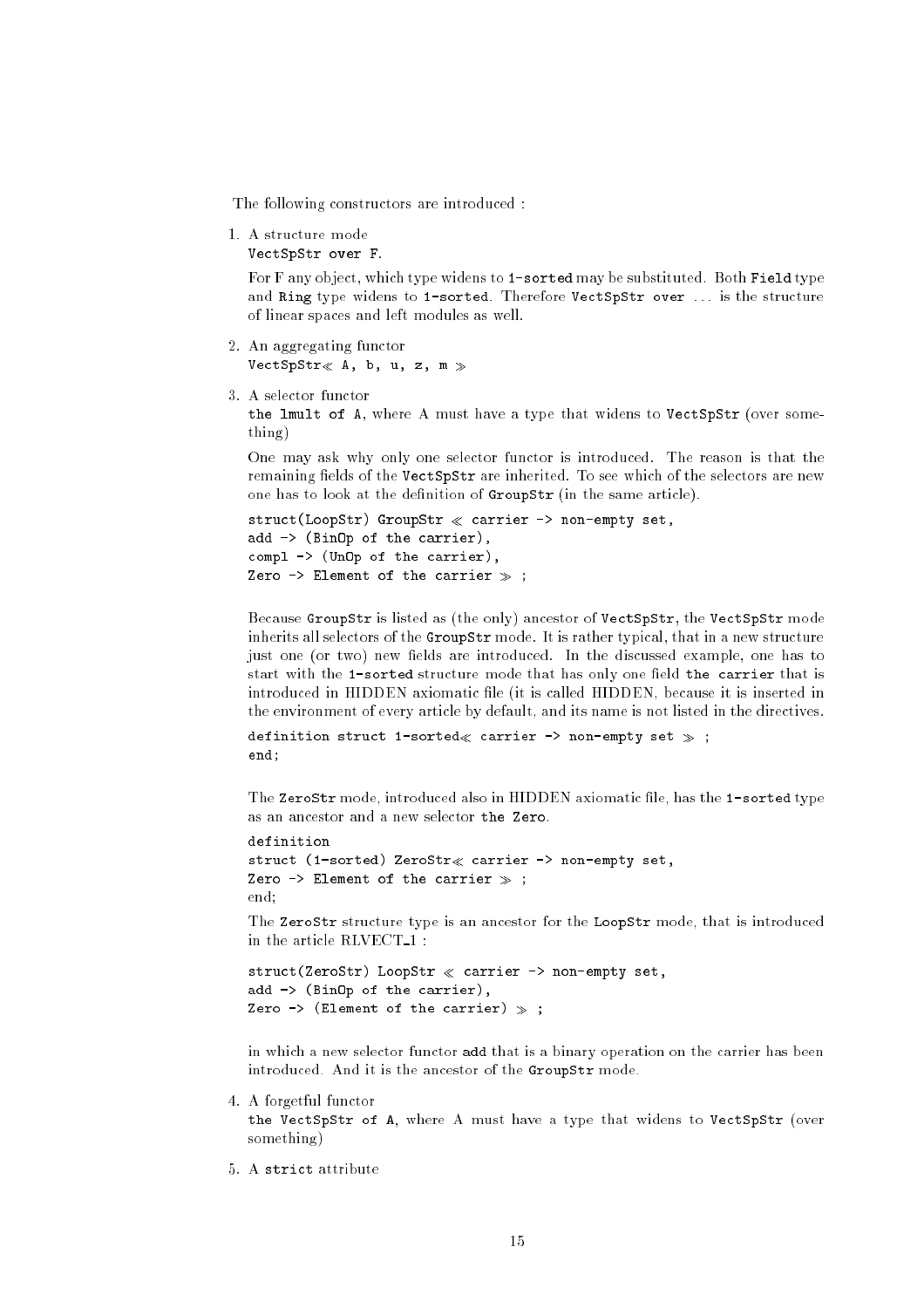Let B be a 1-sorted structure. Then the following conditions are equivalent A is strict VectSpStr over B the VectSpStr of A = A

Let us try to have a closer look at the semantics.

It seems that the best way is to start with the notion of a selector, or better with the notion of the set of all selectors. It is a primitive notion. Let us denote the set of all selectors by  $\Sigma$ . We assume that  $\Sigma$  is infinite, even if in one article we need only a finite part of it. One may assume that it is countable or even that it is just the set of all natural numbers. It is again a permissive approach, actually it does matter what is the actual nature of selectors. The important fact is that  $\Sigma$  is what sometimes is called a resource. It means that, if in an article a selector is introduced, it is a new selector, the system knows that all selectors introduced previously are different. Let us identify the selectors with natural numbers, for a while. The Mizar system actually does this. However this identication is local. I mean that in other articles other natural numbers may be assigned to the same selector. This way we again get a permissiveness, perhaps more important. The identification with the natural numbers is allowed, but what one proves must not depend on the choice of the identification.

Selectors cannot be identied with selector symbols, of course. Mizar allows overloading of selectors. However, the Library Committee has a steady policy of elimination of overloading of selectors, so it rarely occurs in the MML.

Selectors are not introduced independently but in structures, and when a selector is introduced a type is assigned to it. The structure mode determines the (finite) set of selectors (new or inherited) and an assignment of types to the selectors. Please observe, that in these types the terms of the form the Selector Symbols may occur (without arguments) with the meaning: the field that corresponds to the selector in this structure object. Such terms are allowed only in structure definitions. In the definition of  $\texttt{lmult}$  (in VectSpStr) there is an example: it is of the type "a function from the Cartesian product of the carrier of F and the carrier to the carrier". It means that if  $F$  is a field and we deal with a linear space over  $F$ . then the domain of lmult is the Cartesian product of the scalars (the carrier of the field) and the vectors (the carrier of the linear space itself).

We are able now to define the denotation of a structure mode  $\mu$ . Let  $\Sigma_0 = {\sigma_1, \ldots, \sigma_k}$ be the set of selectors related to  $\mu$ , and

$$
\Theta_0: \Sigma_0 \to \Theta
$$

will be assignment of types. The denotation of  $\mu$  consists of all partial functions

$$
f:\Sigma{\rightarrow}\Omega
$$

that enjoy the two conditions:

- 1.  $\Sigma_0 \subset \text{dom}(f)$
- 2. The types of objects assigned to selector are appropriate (what I cannot, because of technicalities, define here; I hope the meaning of it is clear).

Let us note that we do not require that

$$
(*)\t\t\t\t\t\Sigma_0 = \text{dom}(f)
$$

In a previous version of Mizar such requirement was used. It caused obvious problems. The VectSpStr, if the requirement  $(**)$  was fulfilled, could not be widened to GroupStr, because the denotation of GroupStr consisted of functions with 4-element domains, and the denotation of VectSpStr of function with 5-element domains. In the semantics of Mizar used now this widening is allowed.